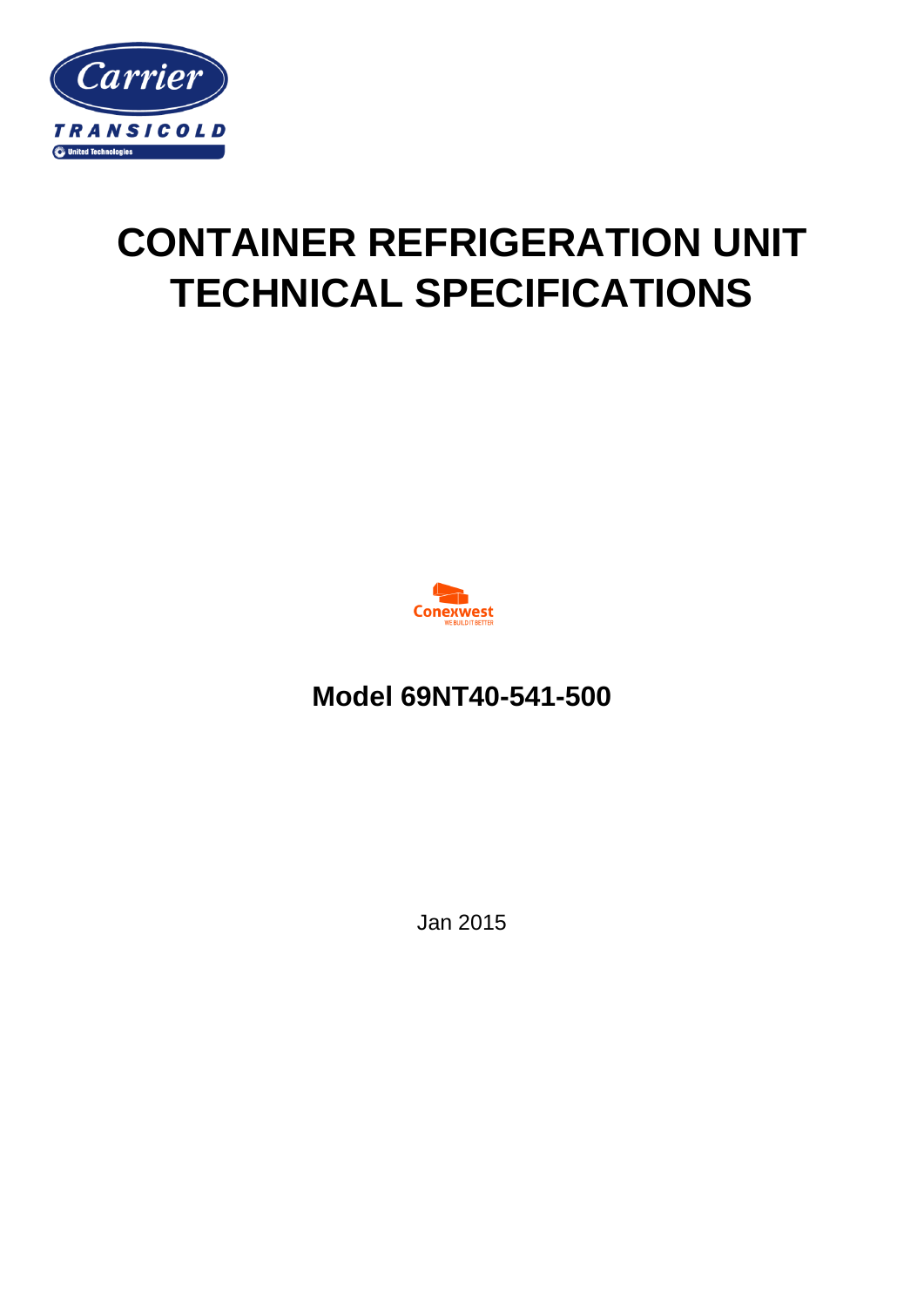

# TABLE OF CONTENTS

| 1. |                                                                      |                                                                              |  |
|----|----------------------------------------------------------------------|------------------------------------------------------------------------------|--|
|    | 1.1.<br>1.2.<br>1.3.<br>1.4.<br>1.5.<br>1.6.<br>1.7.<br>1.8.<br>1.9. | Fresh Air Renewal - 50 Hz @ Zero Ext. Static Pressure (Standard position)  1 |  |
| 2. |                                                                      |                                                                              |  |
|    | 2.1.<br>2.2.<br>2.3.<br>2.4.                                         |                                                                              |  |
| 3. |                                                                      |                                                                              |  |
|    | 3.1.<br>3.2.                                                         |                                                                              |  |
| 4. |                                                                      |                                                                              |  |
|    | 4.1.<br>4.2.<br>4.3.<br>4.4.<br>4.5.<br>4.6.<br>4.7.<br>4.8.<br>4.9. |                                                                              |  |
| 5. |                                                                      |                                                                              |  |
|    | 5.1.<br>5.2.<br>5.3.                                                 |                                                                              |  |
| 6. |                                                                      |                                                                              |  |
|    |                                                                      |                                                                              |  |
| 7. |                                                                      |                                                                              |  |
| 8. |                                                                      |                                                                              |  |
| 9. |                                                                      |                                                                              |  |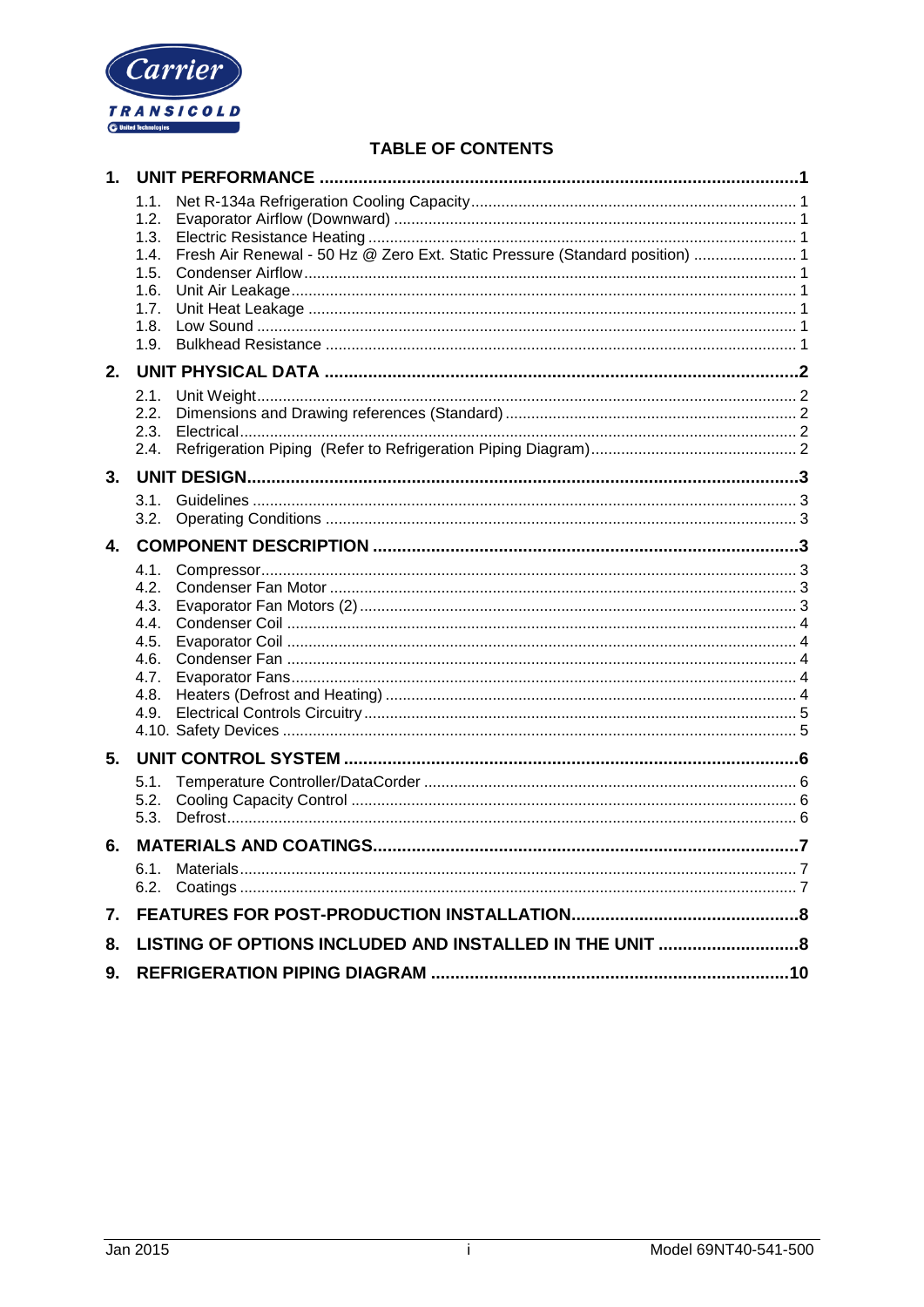

# **1. UNIT PERFORMANCE**

# **1.1. Net R-134a Refrigeration Cooling Capacity**

At 38°C (100°F) ambient temperature and 60 Hz Power Supply:

| Air to Evaporator                  | <b>Cooling Capacity</b> |                          | Power   |
|------------------------------------|-------------------------|--------------------------|---------|
| $-29^{\circ}$ C (-20 $^{\circ}$ F) | 3,100 Watt              | $(10,600 \text{ Btu/h})$ | 5.0 kW  |
| $-18^{\circ}$ C (0°F)              | 6,010 Watt              | (20,500 Btu/h)           | 6.4 kW  |
| $2^{\circ}C$ (35 $^{\circ}F$ )     | 10,250 Watt             | (35,000 Btu/h)           | 10.8 kW |

# **1.2. Evaporator Airflow (Downward)**

High Speed: 5,437 m<sup>3</sup>/h @ 19.0 mm wg<sup>\*</sup> (3,200 ft<sup>3</sup>/min @ 0.75 inch wg) @ 60 Hz Low Speed: 2,379 m<sup>3</sup>/h @ 6.4 mm wg<sup>\*</sup> (1,400 ft<sup>3</sup>/min @ 0.25 inch wg) @ 60 Hz \*Static pressure measured external to the unit.

# **1.3. Electric Resistance Heating**

5,627 Watt (19,200 Btu/h) @ 460 V, 60 Hz (Including fan motor heat.)

# **1.4. Fresh Air Renewal - 50 Hz @ Zero Ext. Static Pressure (Standard position)**

Flow rate: 0 - 180 cmh (106 cfm), Maximum rate meets the ATO requirement. Rate is also affected by the container design. Adjustable disc is located on upper left access panel

# **1.5. Condenser Airflow**

4,757 m<sup>3</sup>/h (2,800 ft<sup>3</sup>/min) @ 60 Hz

# **1.6. Unit Air Leakage**

0.142 m<sup>3</sup>/h  $@$  50.8 mm wg (5 ft<sup>3</sup>/h  $@$  2 inch wg)

# **1.7. Unit Heat Leakage**

3.9 W/K (7.4 Btu/h/°F) calculated

# **1.8. Low Sound**

Does not exceed 78 dB(A) 1.5 meter in front and 1.2 meter above lower corner castings @ 380 V, 50 Hz.

# **1.9. Bulkhead Resistance**

13,000 kg (28,660 lbs)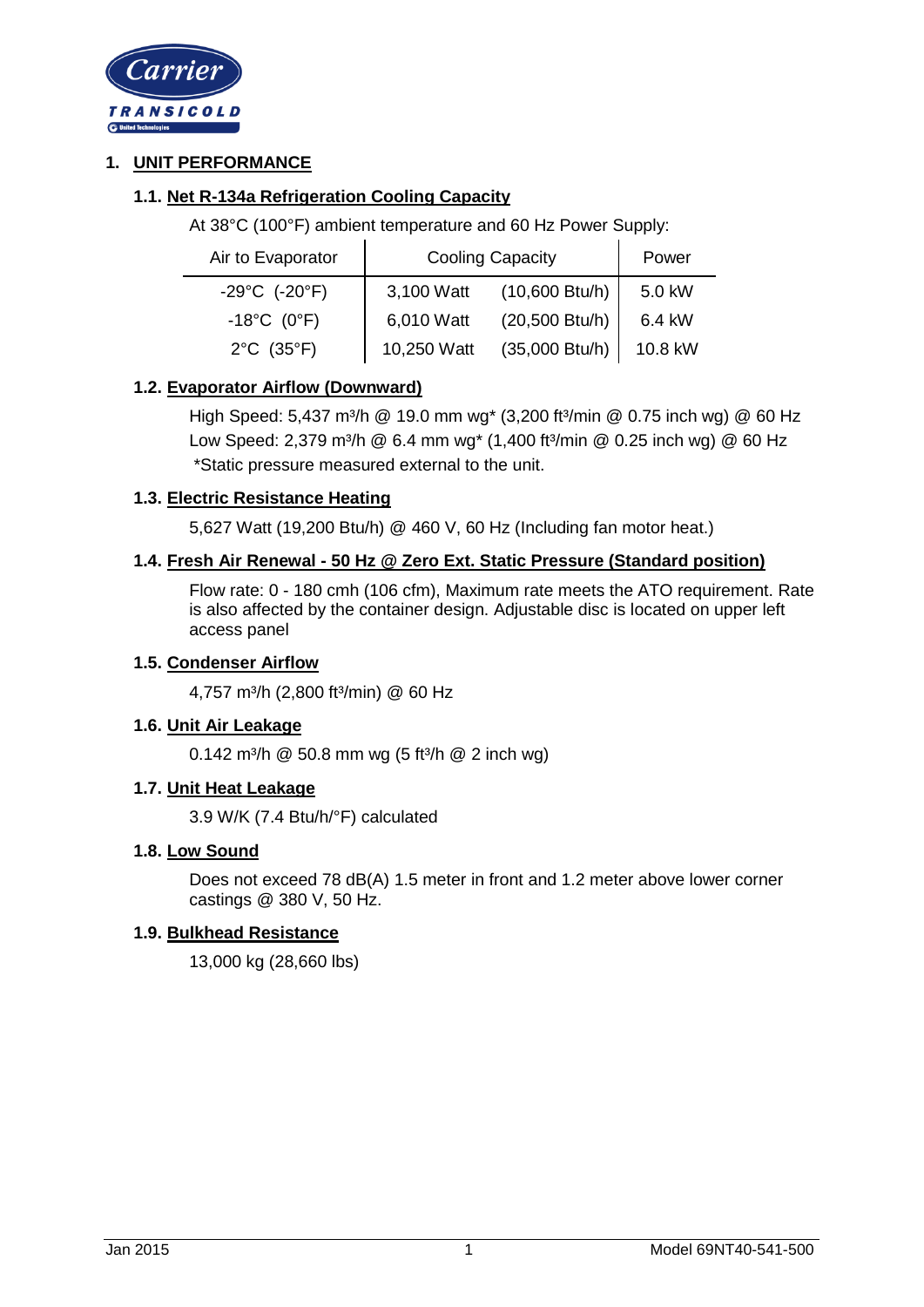

# **2. UNIT PHYSICAL DATA**

# **2.1. Unit Weight**

481 kg (1060 lbs)

# **2.2. Dimensions and Drawing references (Standard)**

| <b>Applicable Drawings:</b>                |  |
|--------------------------------------------|--|
| 98-02641, Rev A Installation and Dimension |  |
| 98-02640, Rev A  TIR Plan                  |  |

# **2.3. Electrical**

| Operating Voltage Range 400 to 500 V, 3 ph $\omega$ 60 Hz $\pm$ 2.5% |
|----------------------------------------------------------------------|
| 360 to 460 V, 3 ph @ 50 Hz ± 2.5%                                    |
| $(221^{\circ}F)$ rating.                                             |
| Rated 32 A @ 440 VAC.                                                |
| Circuit Breaker  Must hold 25 A. Must trip at 29 A                   |

- Address system of wire marking on all wiring (except controller). Control wires to be white, power wires to be red, ground wires to be green with yellow stripe.
- Wire is tin plated multi-strand copper

# **2.4. Refrigeration Piping** (Refer to Refrigeration Piping Diagram)

| Refrigerant and Oil R-134a and POE oil   |                                                                                                                                                |
|------------------------------------------|------------------------------------------------------------------------------------------------------------------------------------------------|
| Refrigeration Circuits Solid copper tube |                                                                                                                                                |
|                                          | Service Ports  SAE J639 R-134a connections are used on<br>compressor service valves and liquid line.                                           |
|                                          | Receiver Assembly  Consists of receiver, brass service valve and<br>fusible plug.                                                              |
|                                          | sightglasses, one dry eye.                                                                                                                     |
| Control Components                       | Stepper modulation valve provides continuous<br>capacity control and increased low temperature<br>capacity, quench TXV for compressor cooling. |
| Heat Exchanger                           | Copper, suction-side                                                                                                                           |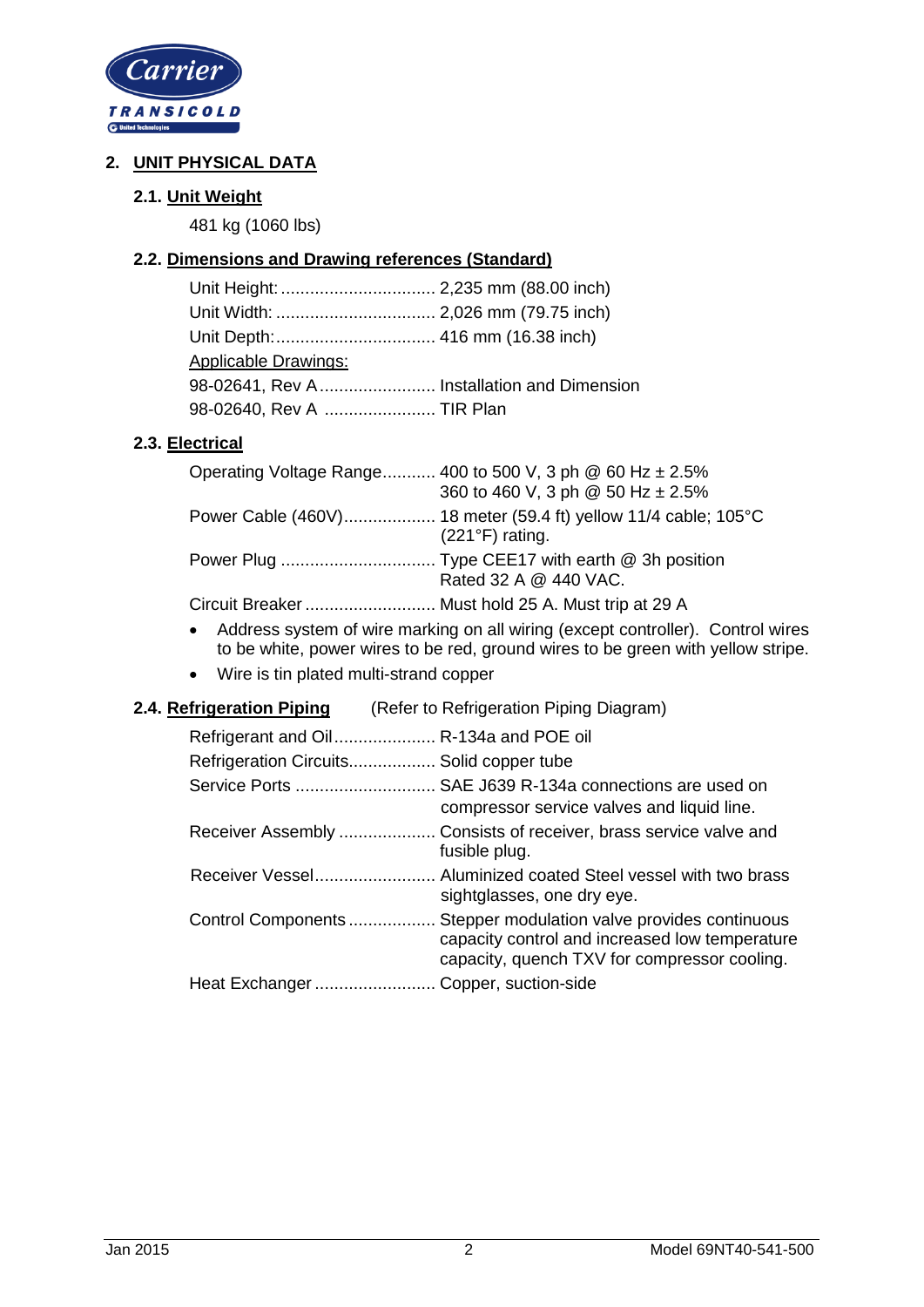

# **3. UNIT DESIGN**

# **3.1. Guidelines**

ISO 1496-2: 2008(E); ATP; ARI; TIR; AMCA

# **3.2. Operating Conditions**

| Ocean Environment  Salinity and high relative humidity, severe<br>atmospheric conditions (temperature, wind, rain,<br>spindrift variations). |
|----------------------------------------------------------------------------------------------------------------------------------------------|
| seconds                                                                                                                                      |
|                                                                                                                                              |
|                                                                                                                                              |
|                                                                                                                                              |
| transport: naval, land (vehicular) and rail.                                                                                                 |
|                                                                                                                                              |

# **4. COMPONENT DESCRIPTION**

# **4.1. Compressor**

| Gas Displacement @ 1750 rpm, 41 cfm |                                                                              |
|-------------------------------------|------------------------------------------------------------------------------|
|                                     |                                                                              |
|                                     | electrocoat polyester base, electrostatic polyester<br>powder paint topcoat. |

#### **4.2. Condenser Fan Motor**

| Nominal Rating  270 Watt (0.36hp)            |                                                 |
|----------------------------------------------|-------------------------------------------------|
|                                              |                                                 |
|                                              |                                                 |
|                                              |                                                 |
|                                              | Shaft Material Stainless steel type 303/304/316 |
|                                              |                                                 |
|                                              | paint.                                          |
| Thermal Protection Internal, automatic reset |                                                 |

# **4.3. Evaporator Fan Motors (2)**

| Nominal Rating (high/low)  470/60 Watt (0.63/0.08hp) |                                                 |
|------------------------------------------------------|-------------------------------------------------|
|                                                      |                                                 |
|                                                      |                                                 |
|                                                      |                                                 |
|                                                      | Shaft Material Stainless steel type 303/304/316 |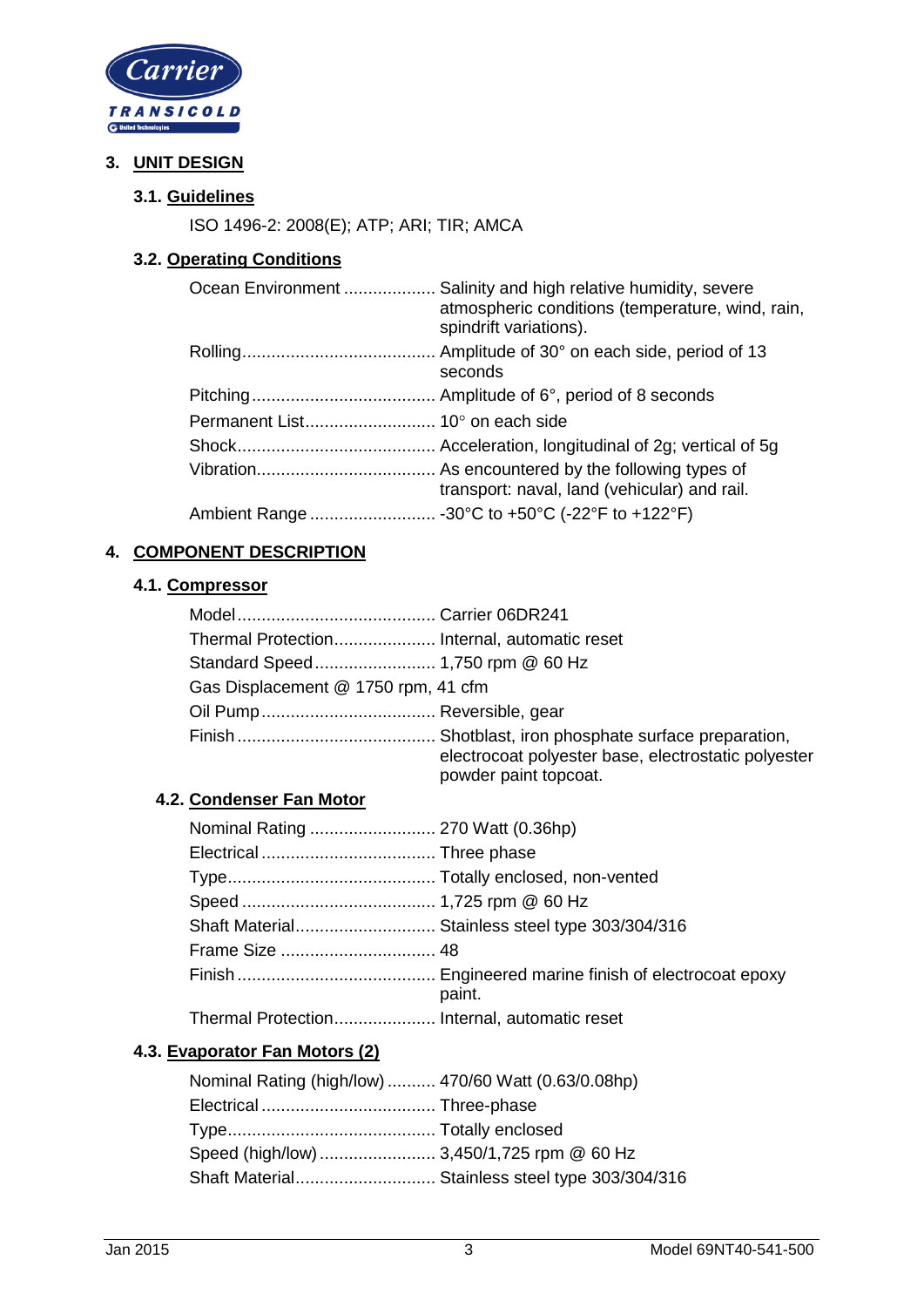

Frame Size ................................ 48 Thermal Protection ..................... Internal, automatic reset

#### **4.4. Condenser Coil**

|                                                              | Tube Material Copper, patented enhanced internal cross-<br>hatched surface. |
|--------------------------------------------------------------|-----------------------------------------------------------------------------|
|                                                              |                                                                             |
| Tube/Fin Coating  Patented Acrylic Electrocoat               |                                                                             |
|                                                              |                                                                             |
|                                                              |                                                                             |
| Fin Surface Area  23.8 m <sup>2</sup> (256 ft <sup>2</sup> ) |                                                                             |
|                                                              |                                                                             |

## **4.5. Evaporator Coil**

|                                                             | Tube Material Copper, patented enhanced internal cross-<br>hatched surface. |
|-------------------------------------------------------------|-----------------------------------------------------------------------------|
| Fin Material Aluminum                                       |                                                                             |
|                                                             |                                                                             |
| Fin Surface Area 48.5 m <sup>2</sup> (522 ft <sup>2</sup> ) |                                                                             |
|                                                             |                                                                             |
|                                                             | Tube Sheets  Aluminum (mounting hardware is 300-series<br>stainless steel). |
|                                                             |                                                                             |
| Tube/Fin Treatment  Parco Cleaner-PC2323                    |                                                                             |

# **4.6. Condenser Fan**

# **4.7. Evaporator Fans**

# **4.8. Heaters (Defrost and Heating)**

| Main Heater Rods Six U-shaped tubular with stainless steel sheath. |                                |  |
|--------------------------------------------------------------------|--------------------------------|--|
|                                                                    | Rated 750 Watt each @ 230 VAC. |  |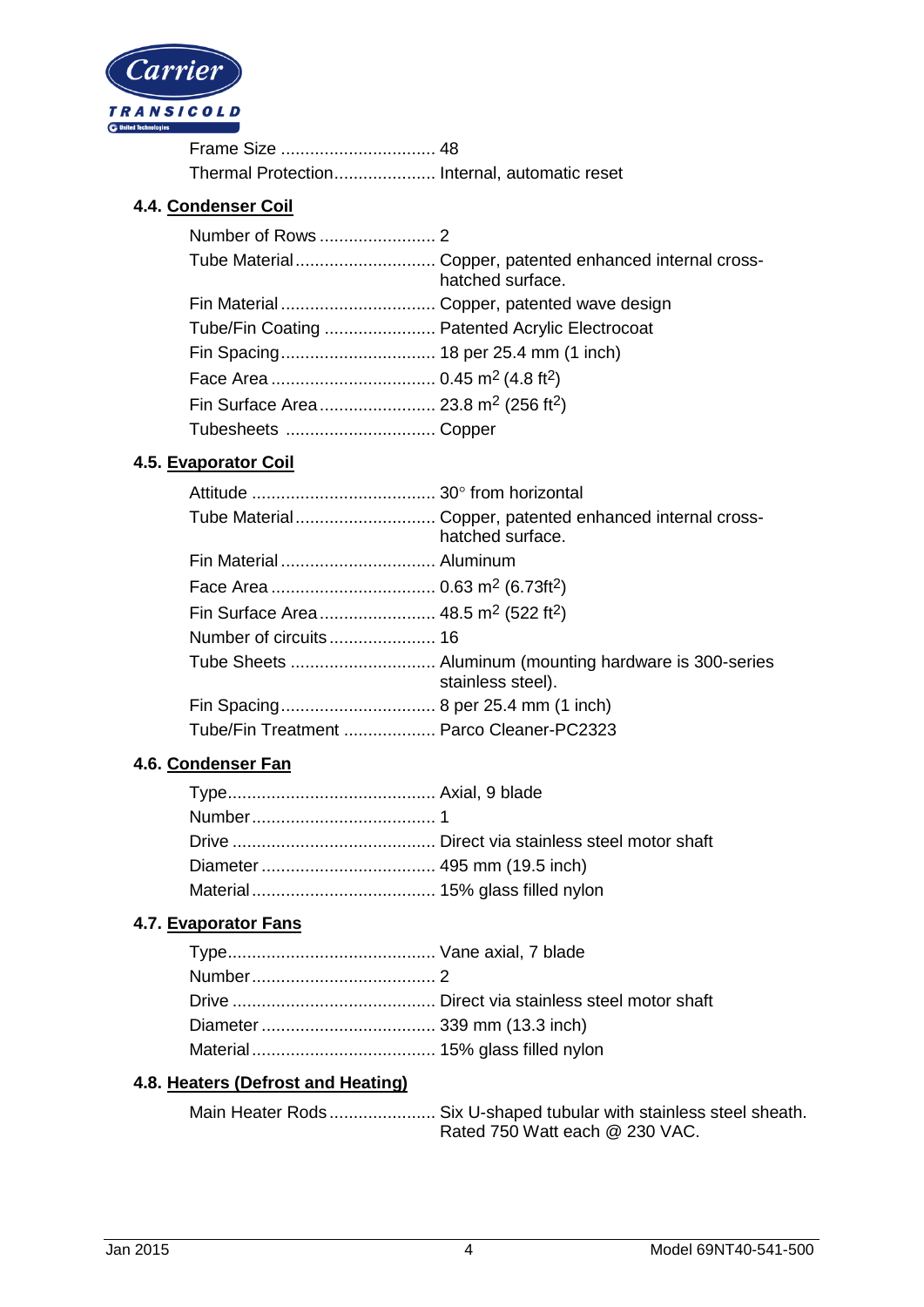

# **4.9. Electrical Controls Circuitry**

# **Control Circuit Transformer**

| Control Circuit Voltage  24 VAC (1 ph. @ 460 VAC, 60 Hz) |
|----------------------------------------------------------|
|                                                          |
|                                                          |
|                                                          |

# **Indicator Lights**

| Function/Color:            |  |
|----------------------------|--|
|                            |  |
|                            |  |
|                            |  |
|                            |  |
|                            |  |
| Supply Air Control  Yellow |  |
| Return Air Control  Yellow |  |

# **Contactors**

| Full load amp rating @ 600 VAC: |  |
|---------------------------------|--|
| Condenser Fan  12 A             |  |
| Evaporator Fan  12 A            |  |
| Compressor  30 A                |  |
| Heater………………………………… 12 A        |  |
|                                 |  |

# **Main On-Off Switch**

# **4.10. Safety Devices**

# **High pressure switch, settings:**

# **Fusible Plug pressure relief device**

Temperature setting .................. 99°C (210°F)

# **High temperature safety (HTT)**

Temperature setting ................... 54°C (130°F)

# **Circuit Breaker (CB1)**

Trips at ....................................... 29 amps

# **Fuses**

Control Circuit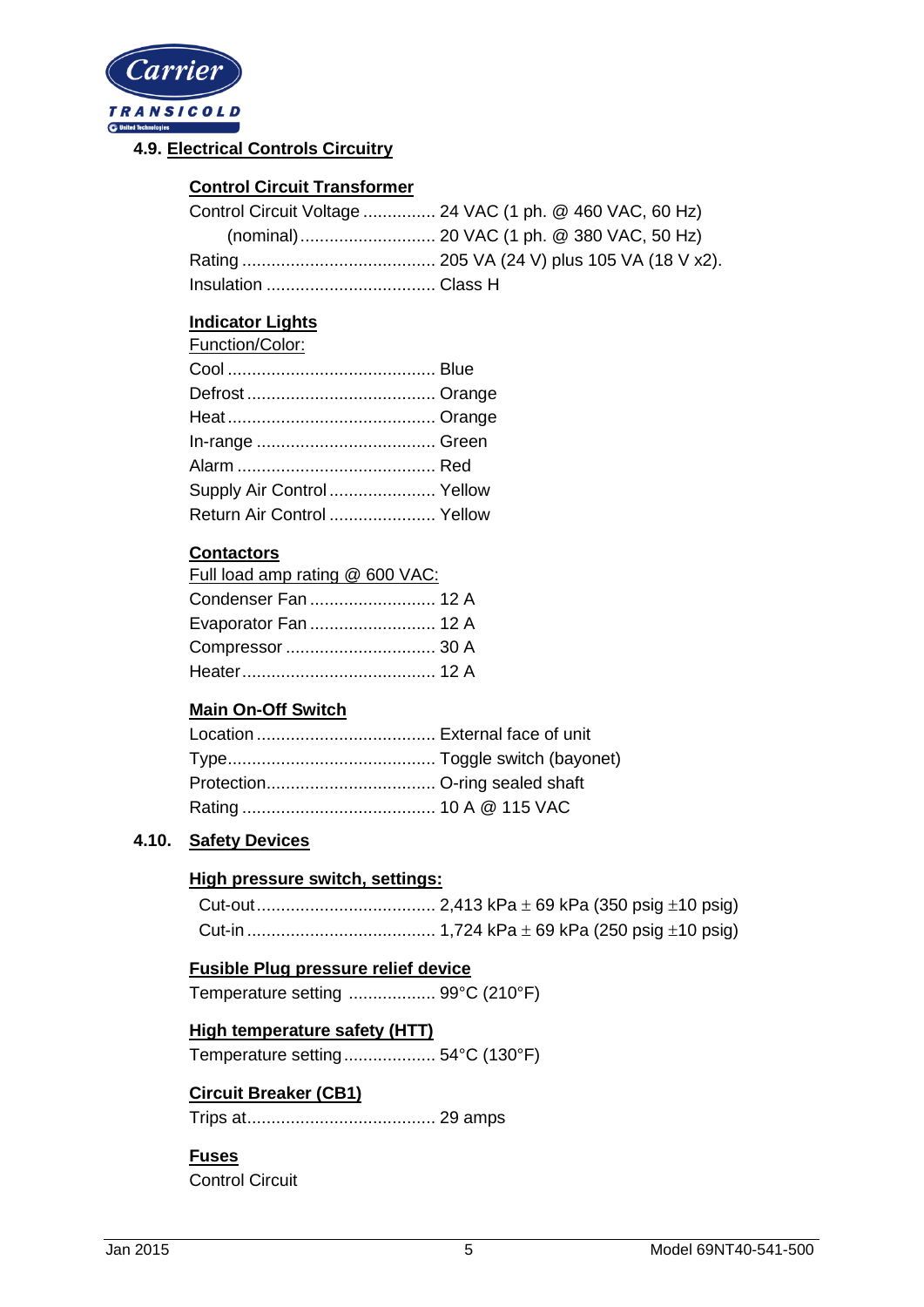

# **5. UNIT CONTROL SYSTEM**

## **5.1. Temperature Controller/DataCorder**

| Controlling and    |                                                       |
|--------------------|-------------------------------------------------------|
|                    |                                                       |
| Controller (2) and |                                                       |
|                    | Recording (2) Probes  Precision 10,000 Ohm Thermistor |
|                    | leaving the evaporator coil (discharge).              |
|                    |                                                       |
|                    |                                                       |

# **5.2. Cooling Capacity Control**

## **Chilled Mode, Set Point Above -10°C (14°F)**

| Type of Capacity Control Suction modulation |                                             |
|---------------------------------------------|---------------------------------------------|
|                                             |                                             |
|                                             |                                             |
|                                             |                                             |
|                                             | de-energize  0.2°C (0.36°F) below set point |

#### **Frozen Mode, Set Point Below -10**°**C (14**°**F)**

| Type of Capacity Control Compressor on/off |  |
|--------------------------------------------|--|
|                                            |  |

# **5.3. Defrost**

| Selected intervals3, 6, 9, 12 or 24 hours |                                                                                                                                                                  |
|-------------------------------------------|------------------------------------------------------------------------------------------------------------------------------------------------------------------|
|                                           | the defrost interval based on the previous defrost<br>length and previous defrost interval. Minimum<br>defrost interval will be 3 hours and maximum 24<br>hours. |
|                                           |                                                                                                                                                                  |
|                                           | for (5) seconds.                                                                                                                                                 |

Time delay maintains the in-range light energized throughout the defrost cycle and for 30 minutes after termination of defrost.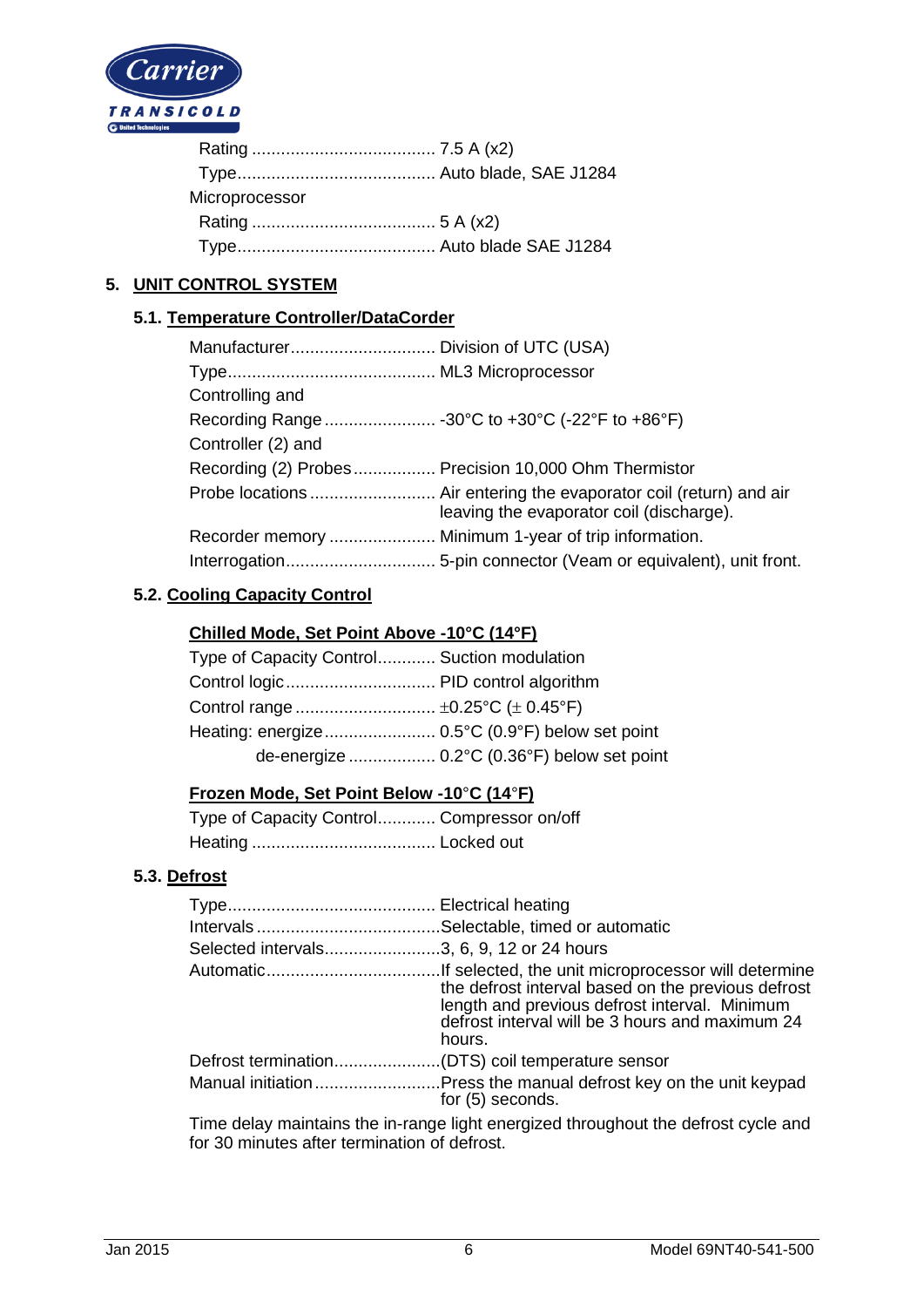

# **6. MATERIALS AND COATINGS**

# **6.1. Materials**

|                                                                | Evaporator Compartment Riveted, formed 3000 or 5000 Aluminum                                                                                |
|----------------------------------------------------------------|---------------------------------------------------------------------------------------------------------------------------------------------|
| Motor mounts/stators  A380 series die cast aluminum            |                                                                                                                                             |
|                                                                |                                                                                                                                             |
|                                                                | window                                                                                                                                      |
|                                                                |                                                                                                                                             |
|                                                                | Access Panels  Two aluminum faced, insulated and gasketed<br>panels. The upper left (cable side) panel houses<br>the air exchange assembly. |
| Insulation (Foam)  Non-CFC blown (R-134a)                      |                                                                                                                                             |
| Average thickness 57.2 mm (2.25 inch)                          |                                                                                                                                             |
| Nominal density  32 kg/m <sup>3</sup> (2 lbs/ft <sup>3</sup> ) |                                                                                                                                             |
| Peripheral Air Seal  Flat PVC wiper.                           |                                                                                                                                             |
| Machine screws, hinges ASTM type 300 stainless steel           | bolts/nuts/washers, and rivets.                                                                                                             |
|                                                                | Self-tapping screws ASTM type 410 stainless steel with proprietary<br>coating                                                               |
| Charging/ service valves Brass                                 |                                                                                                                                             |
|                                                                | Exposed dissimilar metals Fitted with mylar 0.25 mm (0.010 inch) thick                                                                      |

# **6.2. Coatings**

| Main frame, compressor  Chemical cleaning, Chromate |                                                          |
|-----------------------------------------------------|----------------------------------------------------------|
| base and compartment,                               | conversion coating, One coat of                          |
| control box and door,                               | (triglycidylisocyanurate) polyester paint,               |
| fan venturi and grill, panels                       | electrostatically applied powder process,<br>oven baked. |
|                                                     | Baked powder paint                                       |
| Pressure relief device, Hand applied vinyl or       |                                                          |
| high pressure switch,                               | polyurethane protective coating.                         |
| exposed refrigerant lines,                          |                                                          |
| liquid line charging valve,                         |                                                          |
| service valves, quench TXV                          |                                                          |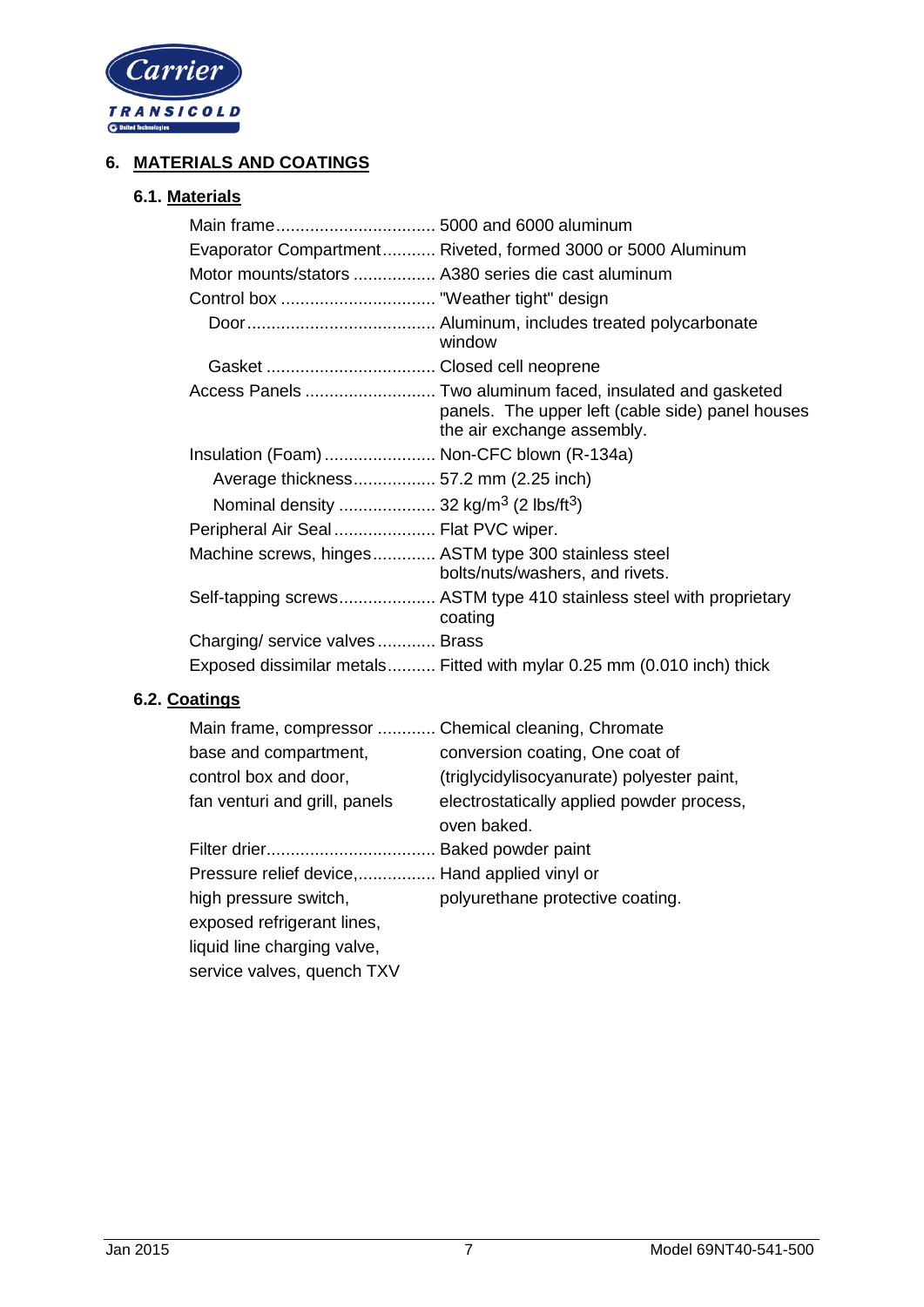

# **7. FEATURES FOR POST-PRODUCTION INSTALLATION**

Some options, not included during the original production, can be added in the field. The unit is designed to simplify installation of the following kit options unless the provision is specifically omitted.

\*Vent position sensing

#### **8. LISTING OF OPTIONS INCLUDED AND INSTALLED IN THE UNIT**

#### **Power-Up Rechargeable Battery**

A rechargeable battery pack is provided to allow access to the microprocessor operator-adjustable parameters when no mains power is present. This allows the user to adjust parameters such as set point, defrost interval and current limit. User can also retrieve DataCorder data when not connected to mains power. The battery pack includes the battery housing which fits into the controller module and Ni-Cad batteries that recharge when the unit is on.

The DataCorder will wake up and record information on a regular (selectable) interval when in the USDA cold treatment mode. Battery provides a minimum of 72 hours of service from full charge when operating at -18°C (0°F) at 1 hour logging intervals.

#### **Dehumidification Control**

The unit is equipped with the ability to dehumidify. The function is selected via code select method, and indicated by the flashing of the supply probe indicator light. The set point range is 60% to 95%. The sensor is located near the evaporator fan motor (right side facing unit). Sensor accuracy is +/-3% from 20 to 90% relative humidity and +/-4% from 90 to 100% humidity. Dehumidification is achieved by energizing the heaters during the cool mode. Heaters are not energized when out of the control temperature set point range.

#### **USDA Cold Treatment**

The unit is prepared for the recording of three pulp temperatures for the purpose of meeting the USDA cold treatment criteria. An optional fourth probe can be added, but is not included as a USDA cold treatment requirement. For the connection of the USDA pulp probes, Deutsch HD10-3-96 P style receptacles are provided. The optional probes are thermistor type. Connectors are mounted on the controller side of the evaporator sheet metal.

#### **TransFresh Port Provision**

For ease of field installation of the TransFresh system, unit penetrations for the purge port are included.

#### **XtendFRESH Provision**

The unit has the XtendFRESH provision. For ease of field installation of the XtendFRESH modified atmosphere system, essential wiring, and sensor connections are included.

#### **Enhanced Stainless Steel Fasteners**

To prevent discoloration due to corrosion, stainless steel 316 fasteners are used.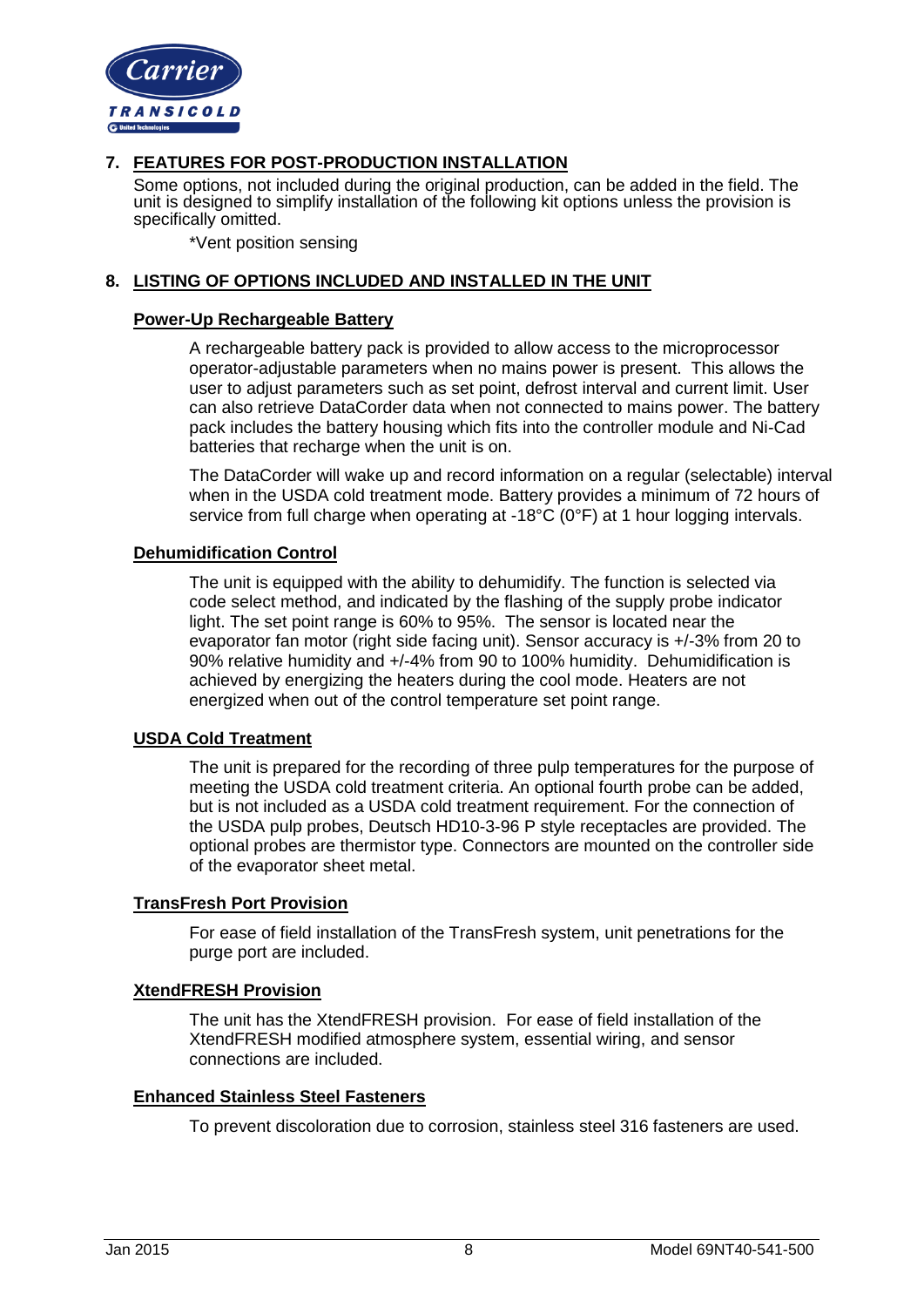

## **Evaporator Tubing Coating**

External copper tubing on the evaporator coil will be coated with a varnish.

#### **QUEST Power-Saving Mode (with default setting: OFF)**

QUEST power-saving mode maintains cargo temperature based on setpoint protocols for perishable cargoes. QUEST cycles the compressor on/off and fans from high to low speeds according to the specific protocol for the setpoint.

#### **Power Line Remote Monitoring Provision**

Unit is *provisioned* to install ISO high data rate Remote Communicating Device, (RCD) in the field. Buyer agrees that Seller warranty does not include PPG devices.

#### **Anti-tamper Refrigerant Seals**

Unit is fitted at the factory with anti-tamper refrigerant seals at the three service port locations (suction, discharge and liquid) in order to hinder unauthorized access to the refrigeration system.